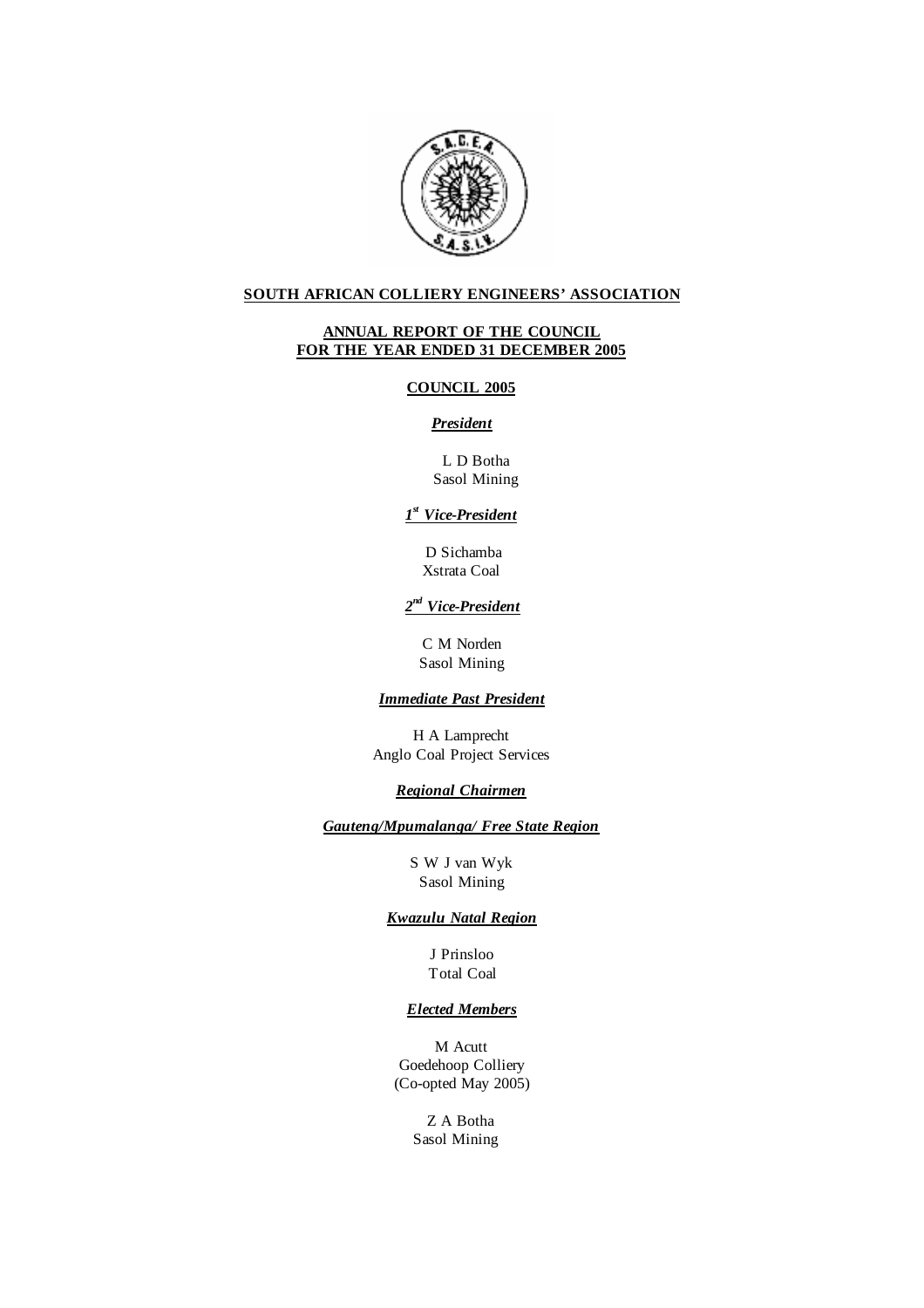T J Ferguson Ingwe Collieries Limited

> G Q Gething Landau Colliery (Co-opted May 2005)

S Y Kudoos Eyesizwe

M J Lourens Sasol Mining

P E Mojalefa Greenside Colliery

M Mlilo Goedehoop Colliery (Co-opted 2005)

J P Pearson Anglo Coal Project Services

> R M Power Khutala

H Zwart Anglo Operations Limited

*Secretary*

Mr S J Orchardson Mines Professional Associations' Secretariat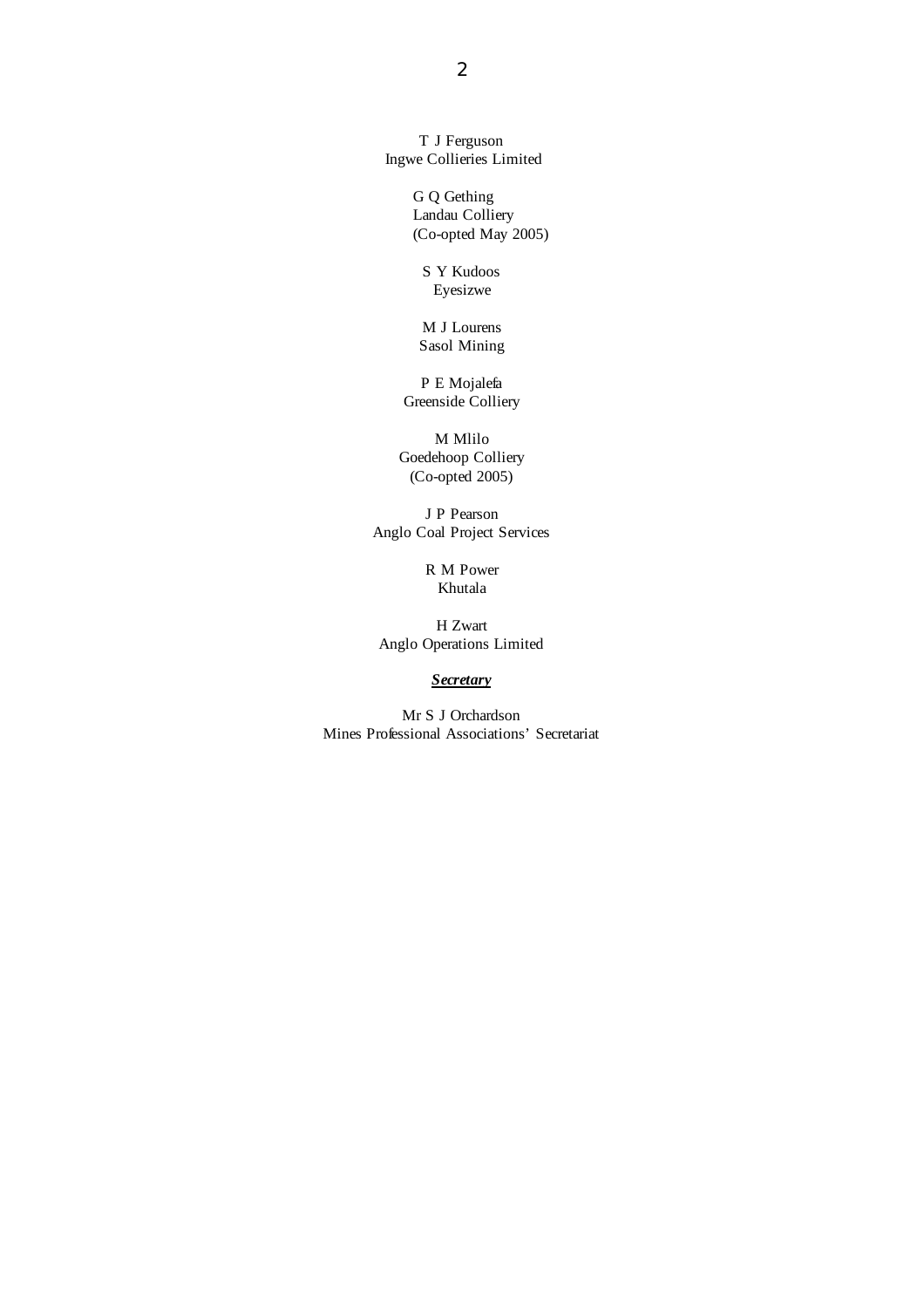### **VISION STATEMENT**

The vision statement is

*To be a professional, dynamic, value-adding and influential body in our Industry* 

### *REPORT OF THE COUNCIL FOR THE YEAR ENDED 31 DECEMBER 2005*

Presented to members of the Association on the occasion of the Twenty Seventh Annual General Meeting held at Sasol Club, Secunda, on Thursday 16 February 2006 at 11:00.

#### *RENEWAL PROCESS*

Your Council has continued to focus on the Association becoming an effective role player in the Coal Mining Industry. This process would be ongoing as the Council wished to ensure that the Association was effectively marketed and participated in the preparation of new legislation and Codes of Practice as well as safety targets and milestones set by the Mining Industry.

A strategic planning session was held in April 2005 to set out this course for the Association's interaction with its various stakeholders during 2005 and 2006.

The following focus areas were identified and progressed through the year:

- legitimacy of SACEA and the certified engineers;
- Membership value:
- Site performance on mines;
- Technical professionalism;
- Funding the Association.

A presentation was given to members on the strategic direction being undertaken by the Council at Regional Meetings.

Your Council will meet in February 2006 to assess the progress and to ensure that the objectives are obtained.

As part of the process the Council issues a Newsletter after each Council meeting giving members some insight into Council affairs and updating members on the Association activities.

## *FINANCE*

The financial statements appended to this report show that revenue for the year amounted to R…….. made up ofsubscriptions received during the year from Full and Student members, interest received from investments with the Chamber of Mines' Cash Management Department, and the successful safety workshop and golf day. Expenditure amounted to R…….. Accumulated funds at the beginning of the year totaled R……. and with the transfer of the current year's net surplus of R…… an amount of R……. will be carried forward to 2006.

As part of the Association's objectives a successful golf day was held in October 2005 and the funds generated are included in the current net surplus for 2005. The event also promoted fellowship amongst members. A safety workshop was held in October 2005 which also generated funds for the Association. Both these events have become annual events supported by members and the local community.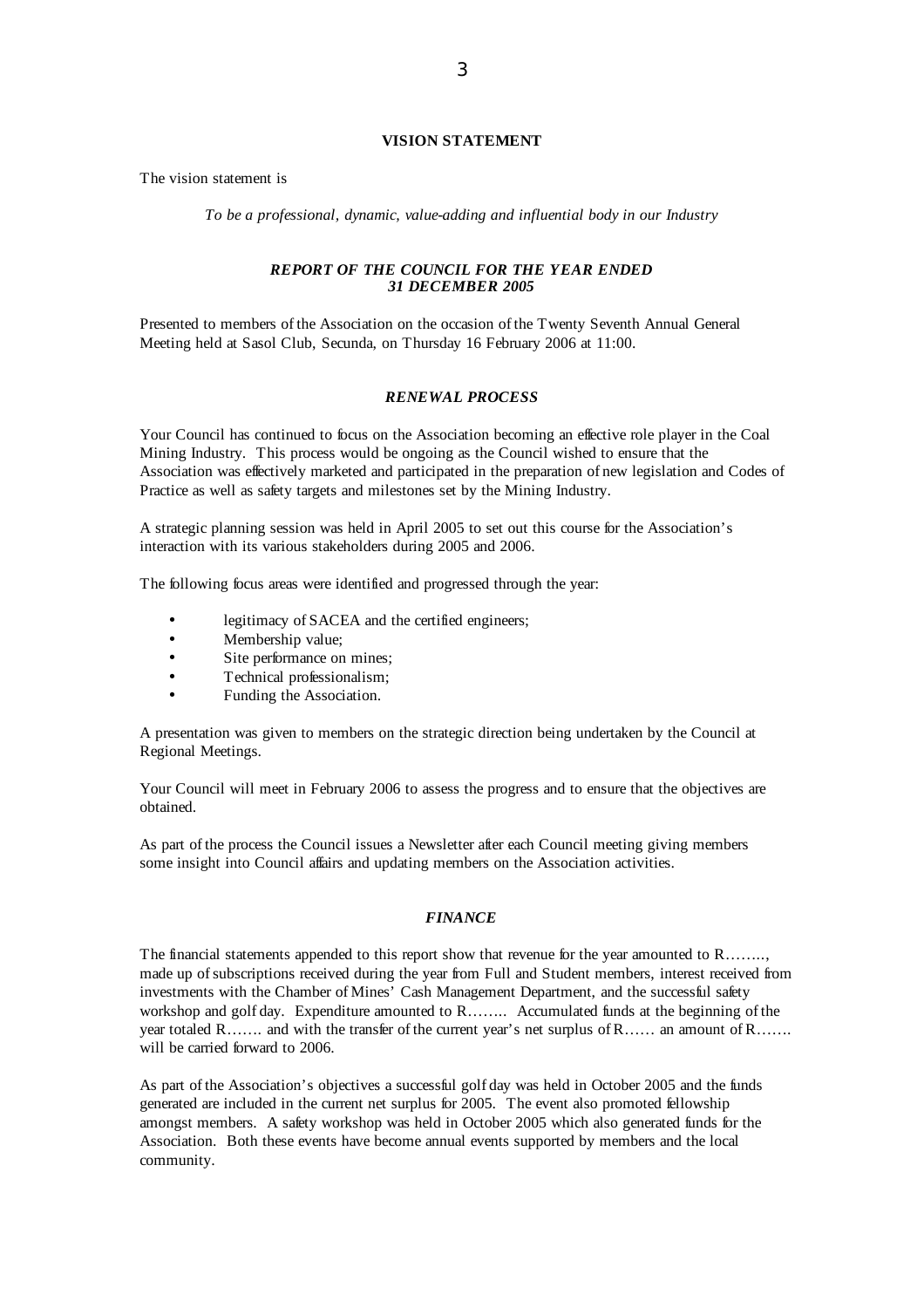A safety workshop was held in October 2005 which also generated funds for the Association. Both these events have become annual events supported by members and the local community.

Part of the accumulated funds has been used to fund the Association's initiative on the position of the certificated engineer, licensing and registration.

#### *SUBSCRIPTIONS*

In terms of the Powers vested in it by the Association's Constitution and Rules, Council has agreed to increase the annual subscriptions for the ensuing year for Full and Affiliate members to R590 (exclusive of VAT). The subscription for student members will be R175 (exclusive of VAT).

### *MEMBERSHIP*

The membership of the Association as at 31 December 2005 was 192(170), made up of 149(143) Full members, 1 (1) Affiliate members, 27(15) Student Members, 15(10) Honorary Life members.

Membership certificates are issued to new Full members of the Association on a bi-annual basis.

#### *MEETINGS*

In addition to the monthly meetings of Council, Regular Regional Meetings were held during the year and feed-back from members through their Regional Representatives and Council members, provided valuable assistance to the workings of Council. The increased involvement required by your Council in a number of important areas meant that Council meetings were held on a monthly basis.

During the year under review, Kwazulu Natal Regional meetings were combined with those of the Southern Region of the South African Colliery Managers' Association took place, to the benefit of both Associations.

The nine Council and six Regional Meetings were well supported during the year and the commitment by members to the Association is a positive sign for the future well being of the Association and its activities.

Once again your President was invited to attend Council Meetings of the South African Colliery Managers' Association and wishes to thank its President, Mr M J Bleeker for maintaining close ties between the two Associations.

### *INTERMINE TECHNICAL VISITS*

During the year members attended a technical visit to the Sasol Mock Mine. This was fairly well attended by some members, however other members did miss an important opportunity to review their facilities.

Council will continue to seek out interesting and diverse technical visits for members and give then the opportunity to experience other companies operations.

#### *MEETINGS OF PRESIDENTS AND VICE-PRESIDENTS*

The Association was again well represented at the inter-Association meetings of Presidents and Vice-Presidents, held in June and November 2005.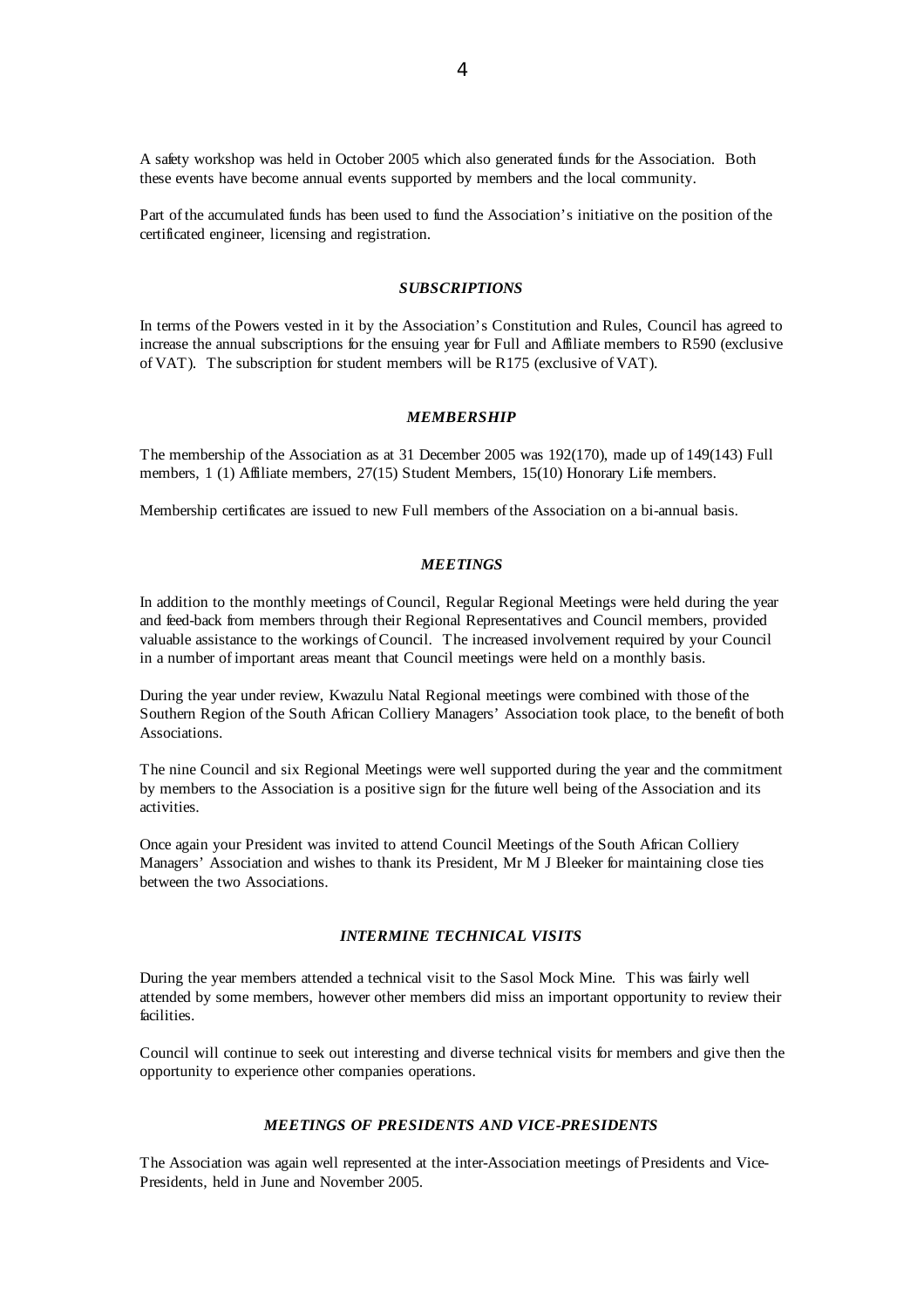This meeting continued to serve as a useful forum where matters of mutual interest and concern have been addressed, not only with other mining disciplines, but also with the President and senior representatives of the Chamber of Mines.

Matters discussed and reports received at these meetings included inter alia:

- The Administration of the Associations
- $\bullet$  ECSA
- Mining Qualifications Authority
- Occupational Health and Safety Policy
- Regulations, Codes of Practice and Guidelines
- Industrial Relations Issues
- Licencing and Registration of Engineers
- Mandatory Appointment and Competency Based Training

# *SAFETY AND HEALTH*

The Association and Council continue to place a high priority on safety improvements and the elimination of accidents. The Council and members agreed whole heartedly to support the Mining Industry targets and milestones for safety and occupational hygiene, accepted at the Mining Industry Summit on 15 June 2005.

Your Council extends its sincere congratulations to the Management and staff of the following mines for their safety achievements.

### *SAFETY*

#### **MINE SAFETY ACHIEVEMENTS**

### **THOUSAND FATALITY FREE PRODUCTION SHIFTS**

#### **Twelve Thousand**

Kriel Colliery, Underground

## **Six Thousand**

Matla No 2 Mine Tslentis Colliery Middelburg Mine

### **Five Thousand**

Matla No 1

### **Two Thousand**

Waterpan Colliery Landau Colliery Zululand Anthracite Colliery Goedehoop Colliery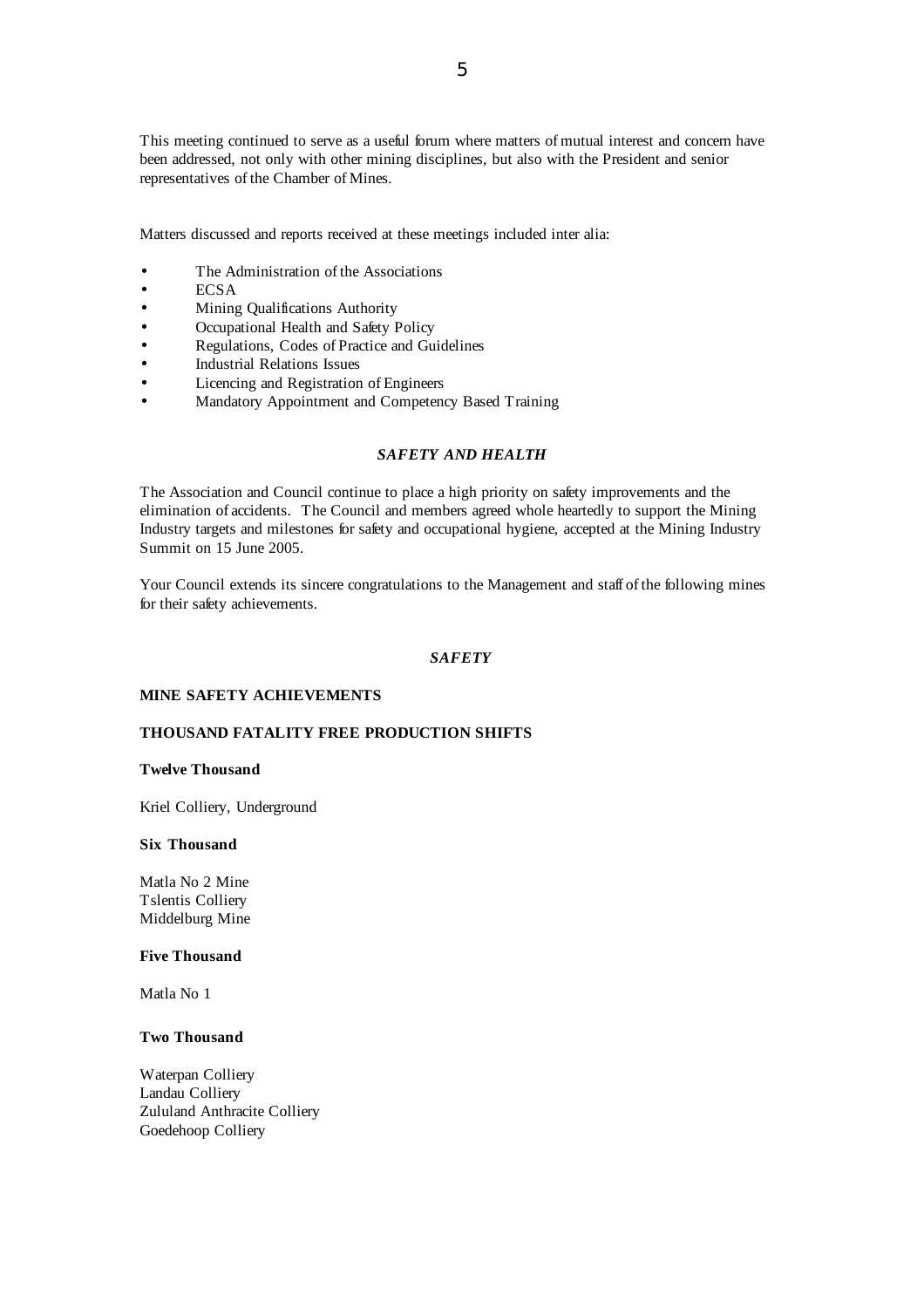### **One Thousand**

Matla No 3 Mine Matla Colliery Vaalkrans Colliery New Clydesdale

### **MILLIONAIRES**

#### **Two Million Fatality Free Shifts**

Twistdraai Colliery

### **One Million Fatality Free shifts**

New Clydesdale Colliery Middelbult Mine Twistdraai Colliery – Central Shaft Matla No 1 Mine

### **OTHER NOTEWORTHY ACHIEVEMENTS WERE**

Sasol Operational Technical Services had worked two years without a lost workday case

Brandspruit Colliery (West Shaft) had achieved 21 years without a fatality

Forzando Mine had achieved on year without a lost time injury

Sasol Mining had achieved 8.4 million manhours without a lost workday case

South Witbank (Section) mine 152 632 tons without a single dressing case

Klipspruit Mine had achieved three million manhours without a classified injury

Middelbult Colliery had achieved one million manhours worked without a lost workday case

Sigma Colliery had achieved one million manhours worked without a lost workday case

### **DME SAFETY FLAG**

Tshikondeni Colliery

# **ANNUAL SAFETY SEMINAR**

The third safety seminar with six presentations was held in October 2005 hosted by Sasol with 150 members attending. The safety seminar was planned to maintain the Industry's safety focus during the critical period running up to the end of the year. A CD was produced of the papers and distributed to participants.

# **2005 COLLIERY HEALTH AND SAFETY CAMPAIGN**

Your Association has once again been actively involved in the 2005 Colliery Safety and Health Campaign launch which took place on 10 March 2005 and remains fully committed to the Campaign's ideals for the promotion ofsafety and health in the Mining Industry.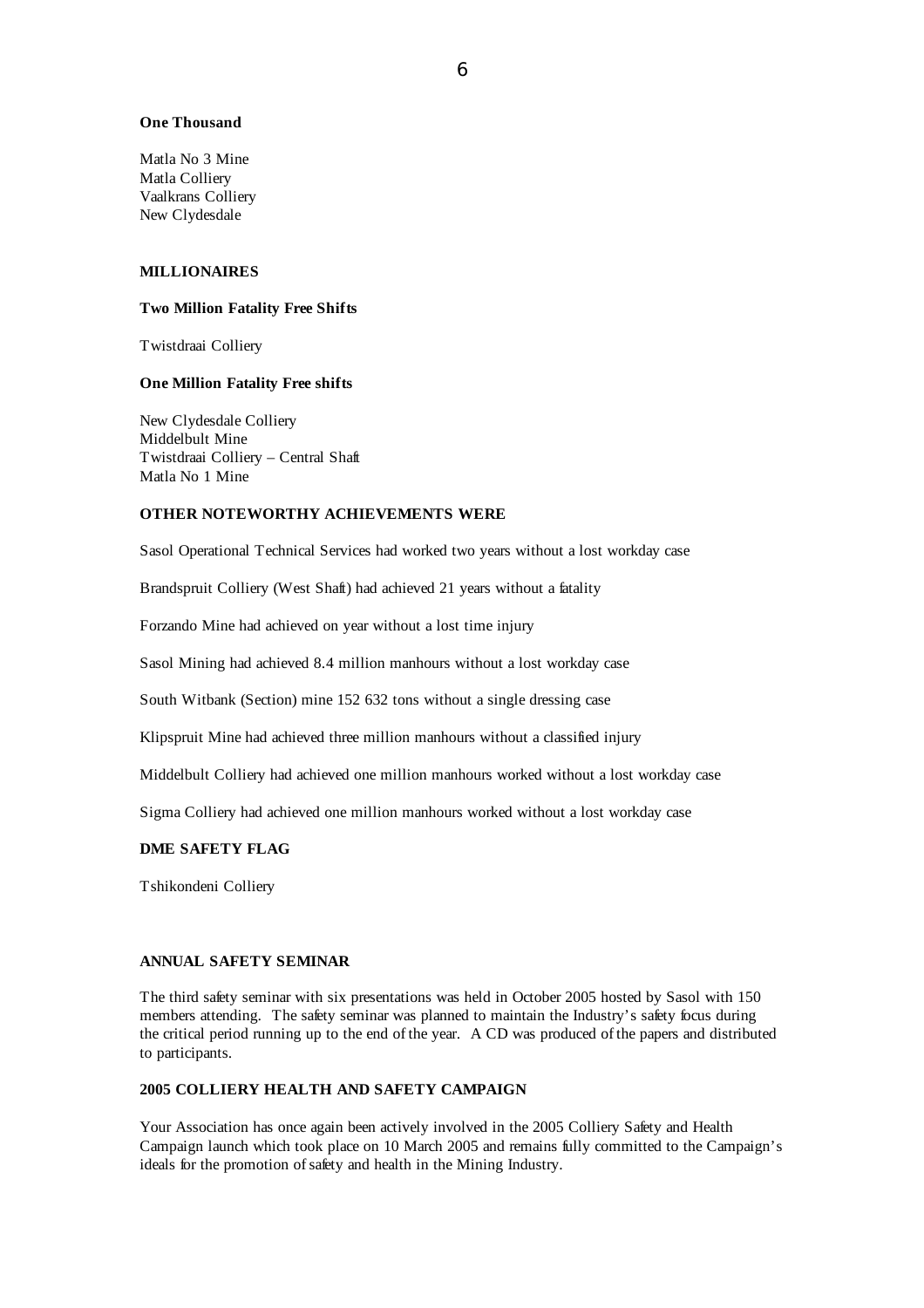# *SENTINEL MINING INDUSTRY RETIREMENT FUND*

The Association has actively participated through the South African Colliery Managers' Association's Trustee on the Sentinel Mining Industry Retirement Fund.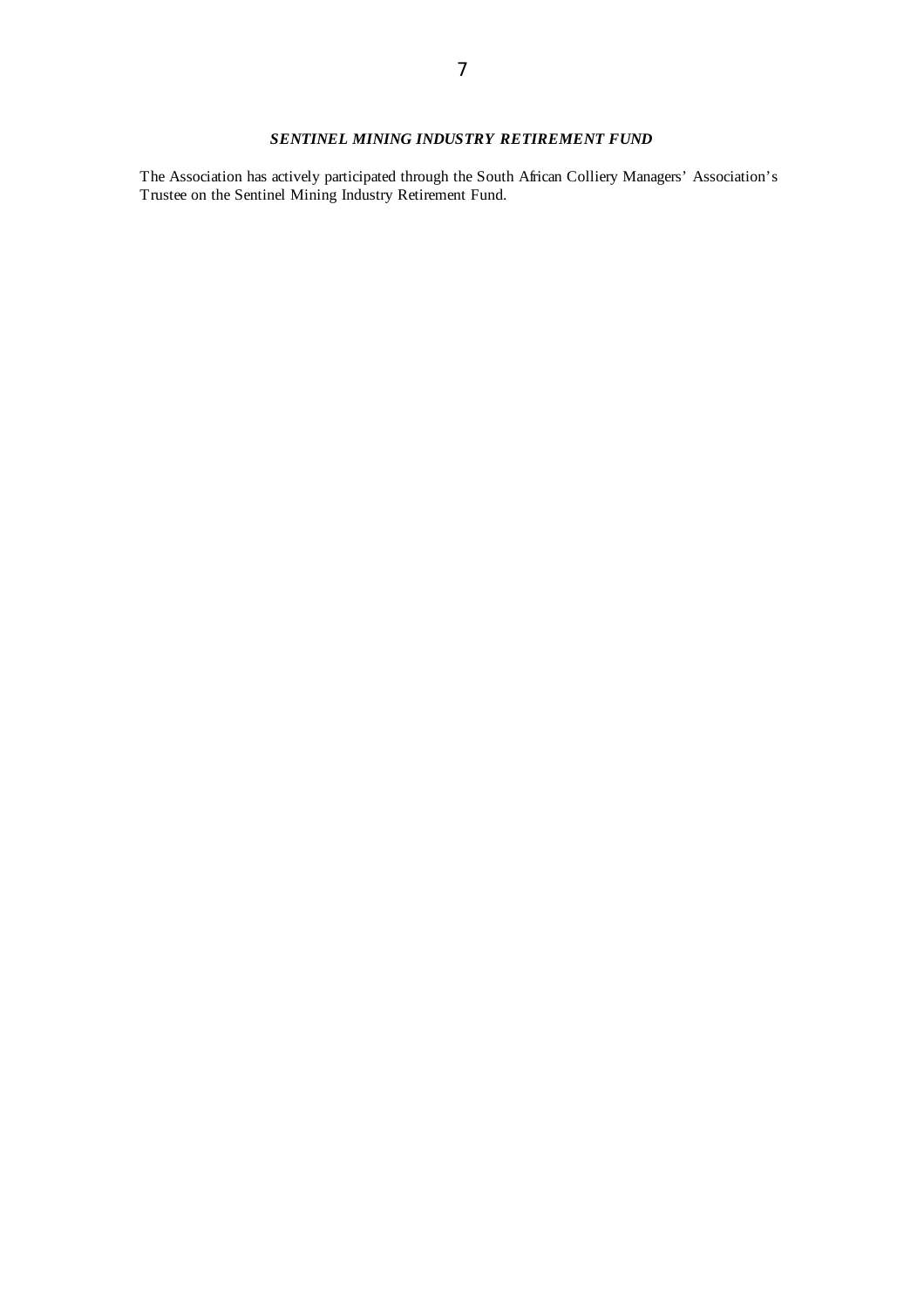### *MINERALS ACT AND REGULATIONS*

### **MQA AND ECSA**

Your Association continues to have a very active role in the MQA and ECSA. During the year the following progress was made:

Future of the Certificated Engineer

The Association remained very active in the numerous forums engaging with the Chamber of Mines, DME, Professional Associations, MQA and ECSA. The progress made with the Outcome Based Education and Training qualification for Certificated Engineer was slow, due to certain delays experienced in the process. Good progress was made in concluding the Profile and Level of this qualification and engagement with the broader stakeholders has begun. It is envisaged that the new Certificated Engineer qualification will be registered with SAQA by the end of 2006. The Association remains committed to this process in providing the necessary participation, leadership and resources. The Council wishes to express its sincere gratitude to all those members that have contributed to this historic process and encourage them to continue with their role in order to achieve the required outcome for the Association.

#### Professional Registration

During the year the Association completed the necessary forms for recognition as a Voluntary Association.

There are certain criteria that the Association must meet to retain its recognition as a Voluntary Association status and Council will continue with the registration drive amongst its members to ensure that by June 2006, the majority of Council members are registered and a minimum of 40% of voting members are registered with ECSA.

Your Association continues to encourage members to register with ECSA and in this way it will be in a position to influence ECSA'S decision making process. To this end several workshops were held to assist members in progressing their applications for ECSA registration.

The Council wishes to express its thanks to Mr H A Lamprecht for his drive and enthusiasm in conducting workshops and helping members to register.

### **OCCUPATIONAL, HEALTH AND SAFETY POLICY COMMITTEE (OH&SPC)**

Your Association is represented on the Occupational, Health and Safety Policy Committee of the Chamber of Mines by Mr W Marais, with Mr C M Norden from the South African Colliery Engineers' Association serving as his alternate.

This body is the main employer caucus for the Mining Regulations Advisory Committee and various issues related to occupational health and safety are tabled for comment, before mandates are passed on to Mining Regulations Advisory Committee members.

The main focus area of the committee has been:

- 1. Review the SIMRAC levy system:
- 2. Drafting of Regulations:

A number of new regulations have been drafted, promulgated and old regulations repealed. The main topic of discussion has been on the necessity of statutory appointments versus appointments based on risk assessments. (Statutory regulatory mechanisms versus outcome based regulations).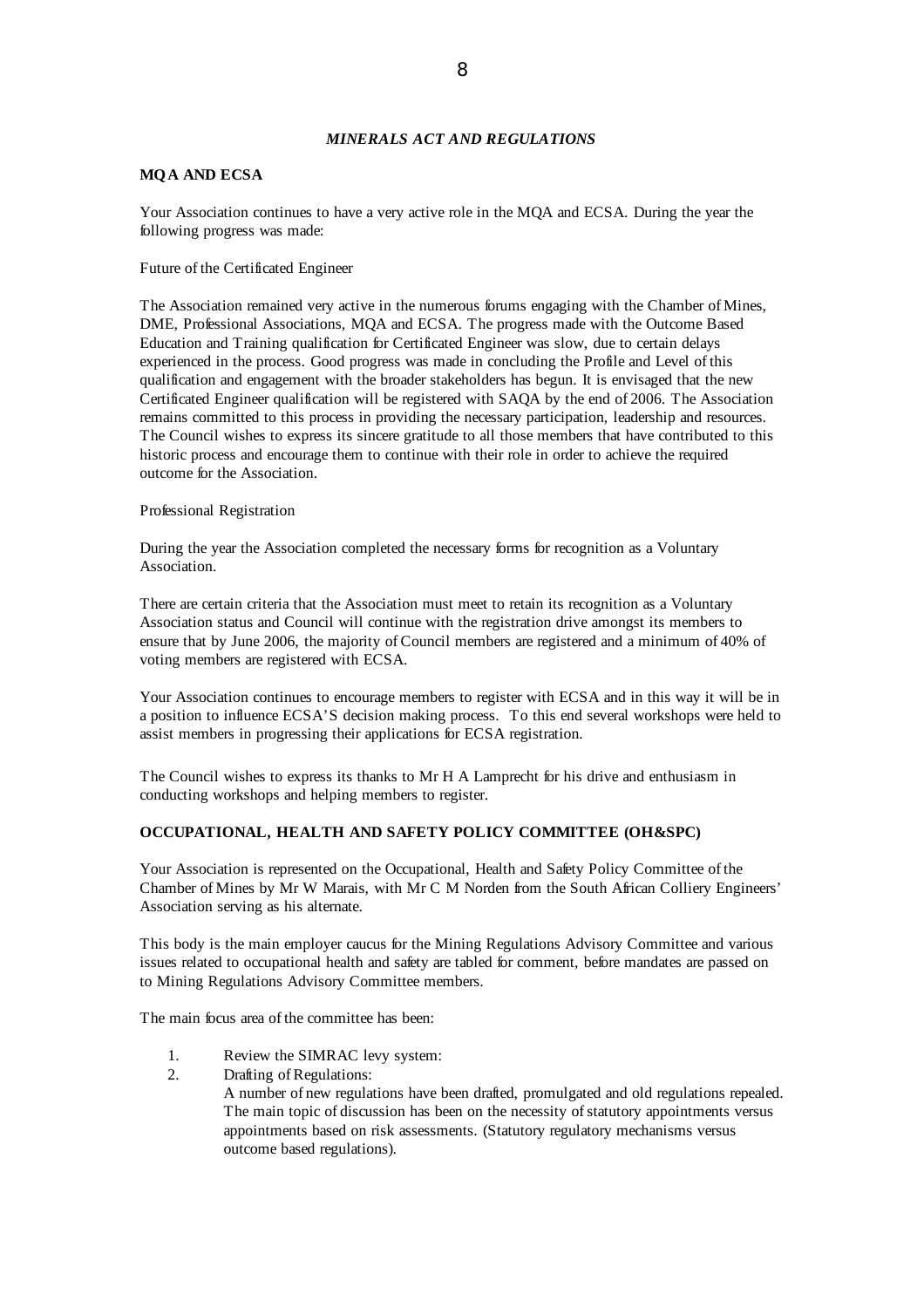The Association continued to provide technical input and advice on flameproofing, non flameproof underground vehicles, definition on hazardous areas and risk assessment.

#### *OPENCAST, UNDERGROUND AND PLANT USERS SUB-COMMITTEES*

The Opencast, Underground and Plant Users Sub-Committees' meetings were revamped in order to stimulate attendance during the year with new Chairmen being appointed and co-opted to Council aimed at improving communication between different mines and mining houses. Meetings which did have some good attendance benefited from a good cross-pollination of ideas and solutions to problems on mines which proved beneficial to those concerned. However some meetings were cancelled during the year and attendance varied from meeting to meeting.

The Council again calls on members to support these sub- committees and encourage participation from shift bosses and foremen.

### *TECHNICAL VISIT*

A technical visit was held to Richards Bay on 9 and 10 June 2005. Visits were arranged to the Richards Bay Coal Terminal and Richards Bay Minerals.

### *PAPERS AND TECHNICAL NOTES*

Whilst it is noted that technical notes were presented during the year at Regional meetings, the call for the preparation and presentation of full technical papers has largely gone unheeded, and your Council would again urge that this matter receive urgent attention from members as these technical papers, besides being a valuable source for the dissemination of information, also serve as an educational tool for future mining engineers.

The following technical papers and presentations were made at the Association's General Meeting on 2 September 2005 and at Regional Meetings during the year:

| DC Battery Operated Machines in Use in Hazardous<br>Locations | H Zwart            |
|---------------------------------------------------------------|--------------------|
| The Future of the Certified Engineers                         | T J Ferguson       |
| The Place of Coal in the Future World                         | P Bouwer           |
| SACEA Strategic Plan for 2005                                 | L D Botha          |
| Sasol Gas Pipeline Video                                      | G Duvenhage        |
| Battery Hauliers at Brandspruit                               | <b>Brandspruit</b> |

### *MERIT AWARDS*

The standard and quality of technical papers presented during 2005 continue to be of high standard. The Editorial Committee agreed that the paper by Mr ……. entitled "……………………………………………………." was ofsufficiently high standard to warrant the awarding of the Association's gold medal.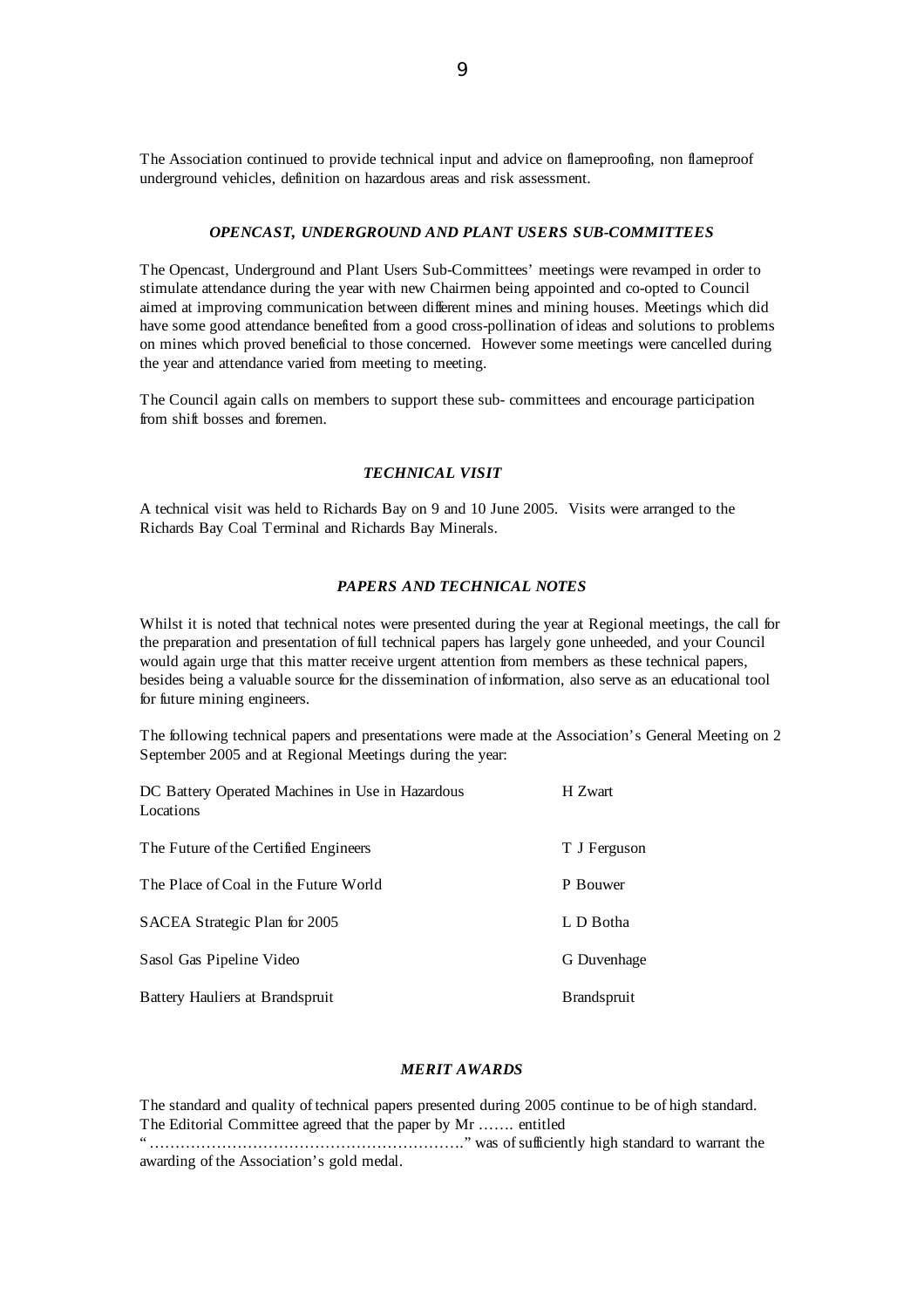Certificates of Merit were awarded to:

| DC Battery Operated Machines in Use in Hazardous<br>Locations | H Zwart            |
|---------------------------------------------------------------|--------------------|
| The Future of the Certified Engineers                         | T J Ferguson       |
| The Place of Coal in the Future World                         | P Bouwer           |
| SACEA Strategic Plan for 2005                                 | L D Botha          |
| Battery Hauliers at Brandspruit                               | <b>Brandspruit</b> |
| Xstrata Coal Maintenance Management Information System        | J du Plessis       |

# *AWARDS SCHEME*

Your Council introduced an awards scheme in 2000 utilizing the Association's surplus funds to promote the advancement of education within the engineering discipline of the Coal Mining Industry.

The awards for 2005 were awarded to

| <b>Best Certificated Engineer</b> |  |
|-----------------------------------|--|
| Junior Engineer                   |  |

The best apprentice award for 2005 at the Colliery Training College was awarded to Mr A Henning (Xstrata) at a function in April 2005.

### *PRESIDENTIAL FUNCTION*

The 2005 combined General Meeting and Annual Presidential Function was held at the Cathedral Peak Hotel, Drakensberg 2 September 2005 – 4 September 2005. The function was well attended by 79 members and provided an opportunity for members to network and share information.

The successful Presidential function culminated with the traditional Black Tie banquet.

### *REPRESENTATION*

The Council wishes to express its appreciation to all the representatives and alternates who continued to give their time to ensure that the Association was well represented and its views made know, in a most professional manner on various committees.

| a) | <b>Legitimacy of SACEA and the Future of the Certificated</b><br><b>Engineer</b> | <b>T J Ferguson</b><br>(Champion) |
|----|----------------------------------------------------------------------------------|-----------------------------------|
|    | Future of the Certificated Engineer (MPA Steering Committee)<br>$\ast$           | T J Ferguson/C M Norden           |
|    | ECSA Registration, Workshops and Committee<br>$\ast$                             | H A Lamprecht                     |
|    | <b>Sub Committees</b><br>∗                                                       | Various Representatives           |
|    | MQA<br>٠<br>ESGB<br>٠                                                            |                                   |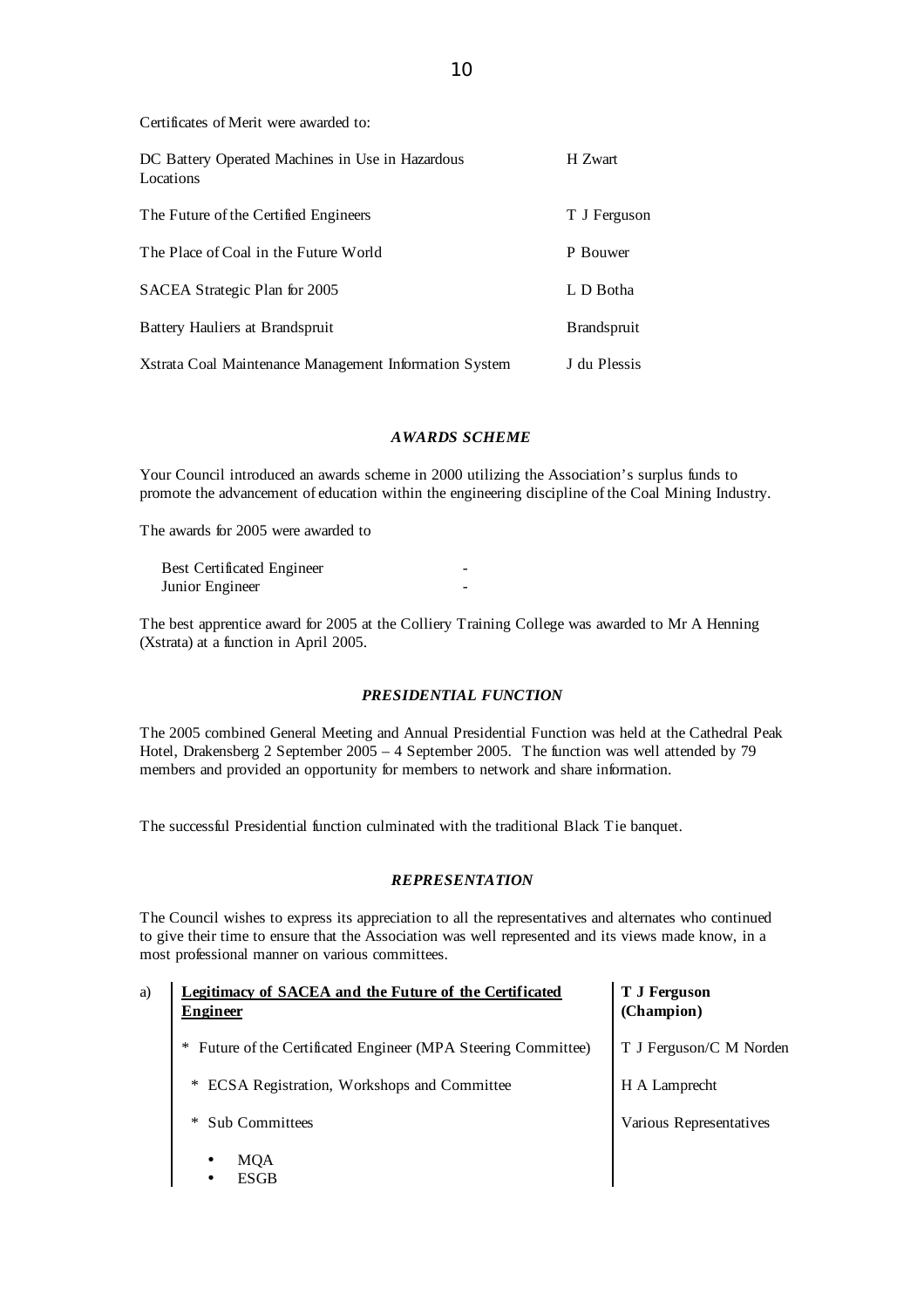|    | <b>SGB</b><br>5-8 Working Groups (MQA and ECSA)               |                           |
|----|---------------------------------------------------------------|---------------------------|
|    | Membership Applications<br>∗                                  | H A Lamprecht             |
|    | Improve Interaction with DME                                  | President                 |
|    | Communication with Mining Houses (Head of<br>Engineering)     | President                 |
| b) | <b>Membership Value</b>                                       | <b>R</b> M Power          |
|    | Website<br>∗                                                  | H Zwart                   |
|    | * Newsletter                                                  | Secretary                 |
| i) | <b>She Performance in Mines</b>                               | Vice-President (Champion) |
|    | Occupational Health and Safety Policy Committee (OH&SPC)<br>∗ | C M Norden                |
|    | Safety Workshop<br>∗                                          | R M Power                 |
|    | Coalsafe<br>∗                                                 | Z A Botha                 |
|    | * COPS (Standardisation)                                      | M Mlilo                   |
|    | SACMA Safety Forum (Feedback)<br>∗                            | R M Power                 |
|    | Engineering Expert Panel (SIMRAC)<br>∗                        | R M Power                 |
|    | $SANS - 868 - Part 2/3$<br>$\ast$                             | M J Lourens               |
|    | SANS 10142 - Part 2<br>∗                                      | H Zwart                   |
|    | <b>SANS 10108</b><br>*                                        | H Zwart                   |
|    | <b>SANS 1489</b><br>∗                                         | H Zwart                   |
|    | SANS 086 Part 2<br>$\ast$                                     | H Zwart                   |
|    |                                                               |                           |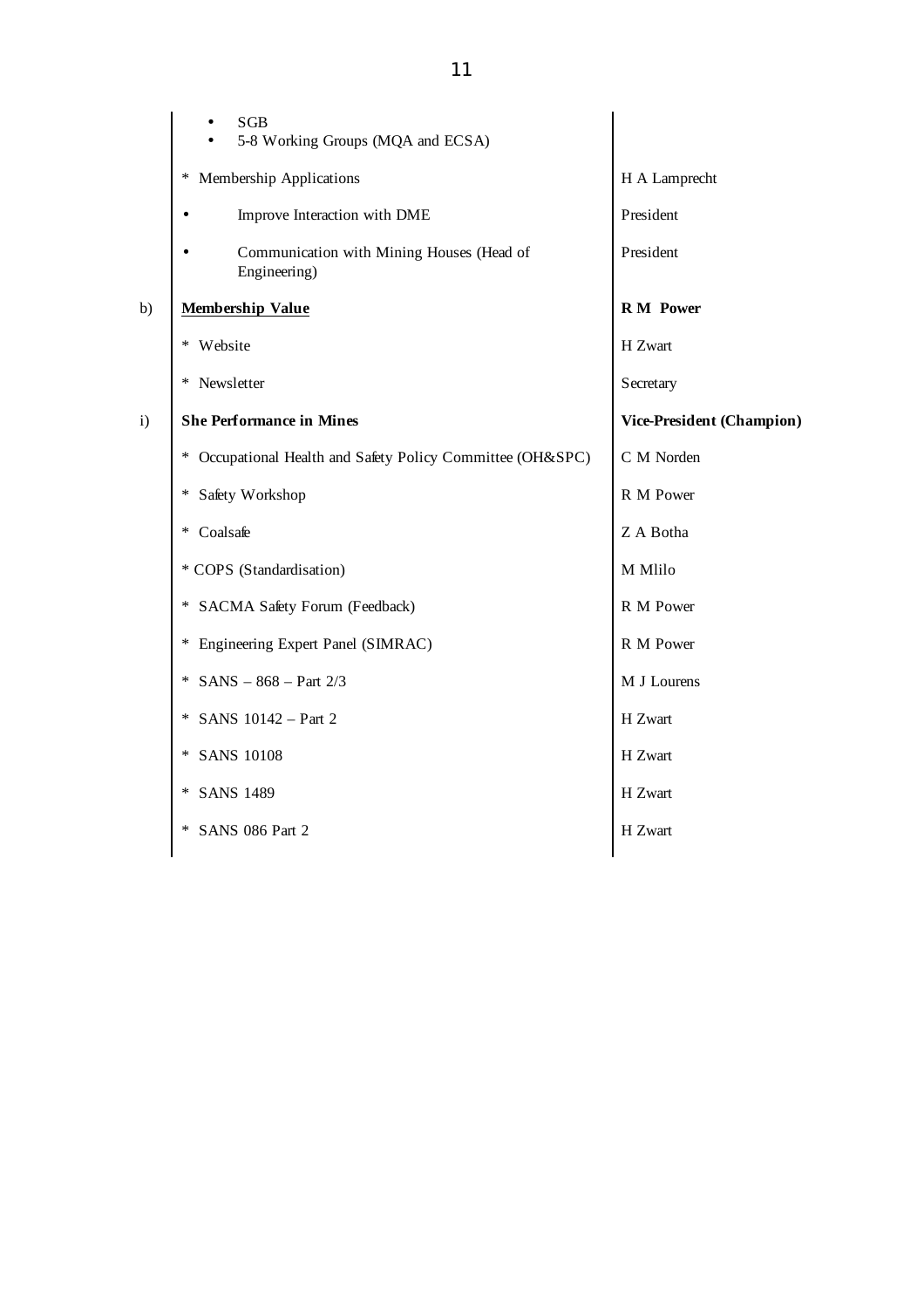|               | * SANS 10086 Part 2 and Part 3                                                         | H Zwart                                                                                          |
|---------------|----------------------------------------------------------------------------------------|--------------------------------------------------------------------------------------------------|
|               | * Collate and Distribute Safety Statistics and Safety Flashes                          | Vice-President                                                                                   |
|               | * Contractors Safety (Workshops)                                                       | H A Lamprecht/R M Power                                                                          |
| $\mathbf{ii}$ | <b>Technical Professionalism</b>                                                       | S W J van Wyk<br>Champion)                                                                       |
|               | Development and Training<br>$\ast$                                                     | Z A Botha/ J P Pearson                                                                           |
|               | <b>CTC</b><br>Olifantsfontein<br>Sasol<br>Ingwe<br><b>Commission of Examiners</b><br>∗ | J P Pearson                                                                                      |
|               |                                                                                        |                                                                                                  |
|               | CM&EE<br>$\ast$                                                                        | President                                                                                        |
|               | Technical Reference Group 26<br>$\ast$                                                 | J P Pearson                                                                                      |
|               | <b>EPA</b> Training<br>∗                                                               | H Zwart                                                                                          |
|               | <b>JOY</b> Liaison<br>$\ast$                                                           | P E Mojalefa                                                                                     |
|               | <b>Regional Meetings</b><br>North<br>South                                             | S W J van Wyk<br>J Prinsloo                                                                      |
|               | <b>Opencast Users</b><br>∗                                                             | G Gething                                                                                        |
|               | <b>Underground Users</b><br>$*$                                                        | M Acutt                                                                                          |
|               | Plant Users<br>$\ast$                                                                  | F Kudoos                                                                                         |
|               | <b>Technical Visits</b><br>∗                                                           | S W J van Wyk/Z A Botha                                                                          |
|               | Technical Symposium (2005)<br>∗                                                        | Z A Botha/President                                                                              |
|               | * Papers and Presentations (Editorial)<br>Awards Committee<br>$\ast$                   | R M Power<br>Z A Botha/S W J van Wyk/J P<br>Pearson                                              |
|               | Flameproof Association (SAFA)<br>∗                                                     | M J Lourens/H Zwart                                                                              |
| iii)          | <b>Funding</b><br>Income and Expenditure<br><b>Revenue Sources</b>                     | F Kudoos (Champion)                                                                              |
|               | <b>MINING HOUSE CO-ORDINATORS</b>                                                      |                                                                                                  |
|               | Sasol<br>Ingwe<br>Xstrata Coal<br>Anglo Coal<br>Eyesizwe<br>Kumba                      | Z A Botha/C M Norden<br>T J Ferguson<br>D Sichamba<br>H A Lamprecht<br>F Kudoos<br>H A Lamprecht |